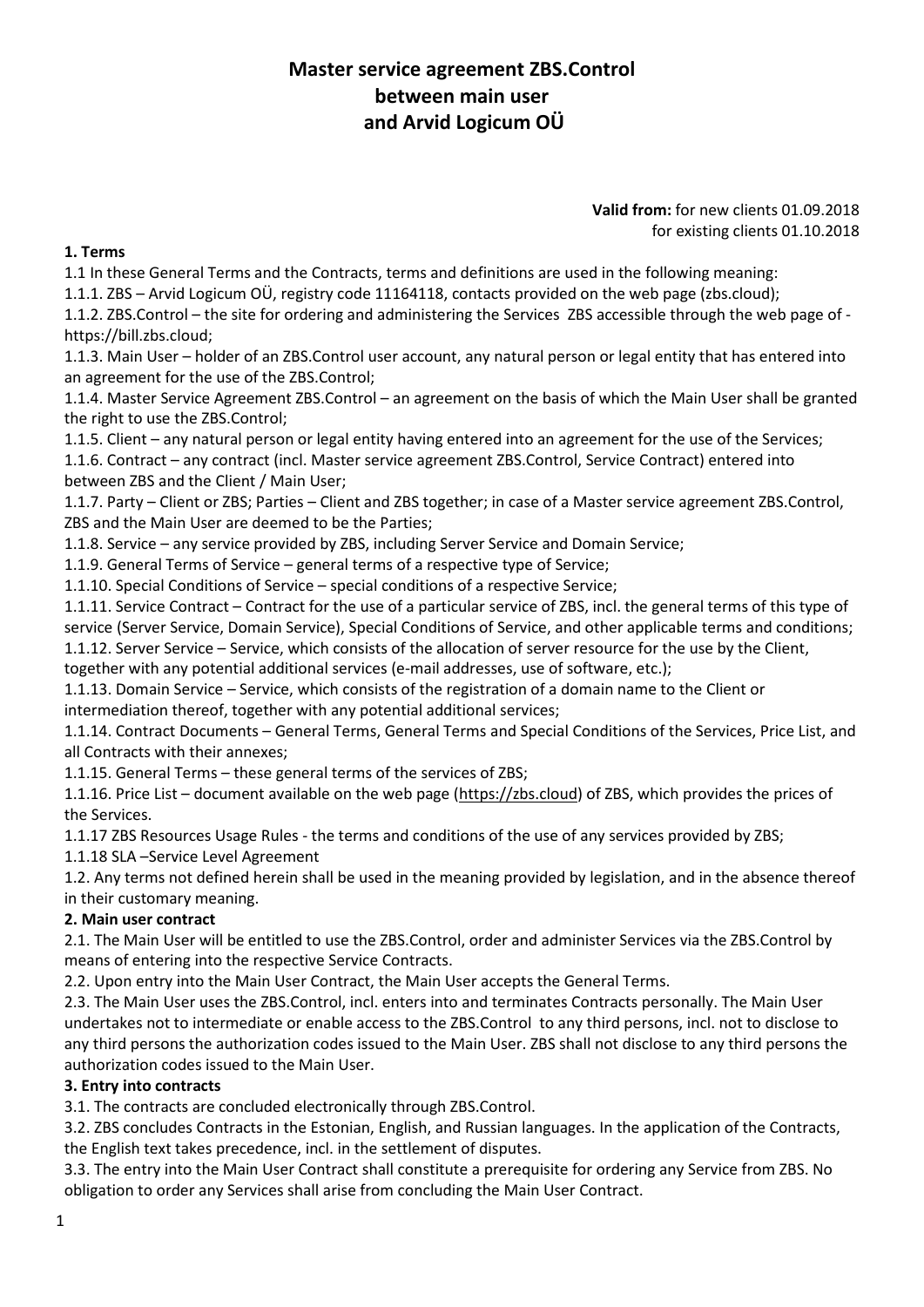3.4. To conclude the Contract, the Client provides ZBS with an order in accordance with the order form, which is considered as a formal offer. The Client submits the offer by clicking on the "Activate" icon after filling in the order form. Before confirming the order, the Client has the opportunity to check the data displayed in the order and, if necessary, to correct the errors. ZBS sends the Client an email confirming receipt of the order.

3.5. When ordering the Service, the Contract Documents relating to the Service shall be displayed to the Client for examination, and upon submitting the order, these Contract Documents shall be deemed to have been accepted by the Client. The Contract has been concluded from the moment when ZBS has accepted the offer, sending a respective message to the Client's e-mail address. Upon entry into the Main User Contract, a message shall be sent to the Main User's e-mail address.

3.6. ZBS gives its acceptance to the offer or refuses it within fourteen (14) calendar days at the latest.

3.7. ZBS shall send its acceptance or refusal of the offer by a relevant message to the e-mail address of the other Party. Upon concluding the Main User Contract, the Main User shall be sent the authorization codes required for the use of the ZBS.Control.

3.8. ZBS is entitled to refuse to enter into any Contracts in cases when the other Party has violated the terms and conditions of the use of any services provided by ZBS or any third persons (incl. payment obligation) or the good practice of using the Internet, or due to any other causes deemed considerable by ZBS.

3.9. The Client has the right to unilaterally cancel the Contracts without any reasons for fourteen (14) calendar days from the date of the Contract signing by submitting to ZBS an application in a form that allows written reproduction. In case of withdrawal from the Agreement, the consumer compensates ZBS the costs associated with the offer of the Services (including settlement costs). Part of the payment made by the customer, exceeding the expenses, is returned immediately, but not later than within 30 days after the receipt of the notice of contract termination by ZBS.

3.9.1. The withdrawal right is not applicable if ZBS has fully performed its contractual obligations, if the provision of the service commenced upon the clear consent of the Client before the term of consumer withdrawal ended provided that the Client who is a consumer acknowledged that they lose the consumer's withdrawal right when ZBS performs the Contract.

3.10. If a Client who is a consumer has expressed the wish that the provision of service be commenced before the term of consumer withdrawal has ended, she shall compensate reasonable costs to ZBS in the event of withdrawing from the Contract pursuant to subsection  $56<sup>2</sup>(5)$  of the Law of Obligations Act.

3.11. Any amount paid by the consumer in excess of the costs shall be refunded immediately but no later than within 14 days from the moment the message of withdrawal from the Contract reached ZBS.

## **4. Representations of the parties upon concluding contracts**

4.1. The Parties represent to each other that:

4.1.1. they are persons with passive and active legal capacity, no bankruptcy proceedings have been initiated against them, and no bankruptcy cautions have been filed. No dissolution resolution has been passed with regard to the Party that is a legal entity;

4.1.2. all consents and authorizations required for a valid entry into and performance of the Contract have been obtained, and it does not involve any violations of obligations by either Party, arising from the legislation or administrative legislation, court judgement or any other legal relationships;

4.1.3. they have all the resources and skills for the performance of the obligations arising from the Contracts.

4.2. The Parties shall notify the other Party immediately of any changes in the circumstances provided in clause 4.3. The Client and the Main User represent that:

4.3.1. prior to entry into the Contract, they have examined all the Terms and Conditions of the Contract (incl. the applicable General Terms and Special Conditions of Service, General Terms, and Price List), these are unambiguously understandable to them, and they are aware of the rights and obligations that emerge on the basis of the Contract.

4.3.2. all data submitted by them to ZBS upon concluding the Contracts is correct, they understand that in addition to ZBS, any third person may rely on their correctness, and are aware that upon submitting false data, sanctions may be applied in relation to them as well as ZBS.

4.4. The said confirmations shall be deemed to have been given upon concluding all the Contracts (incl. Main User Contract as well as any further Service Contracts).

## **5. System of contract documents**

5.1. The General Terms shall apply to all the Contracts.

5.2. The types of Services (Domain Service, Server Service, etc.) have individual general terms, which apply to all Services. In addition to this, any particular Service may have Special Conditions of Service, which specify the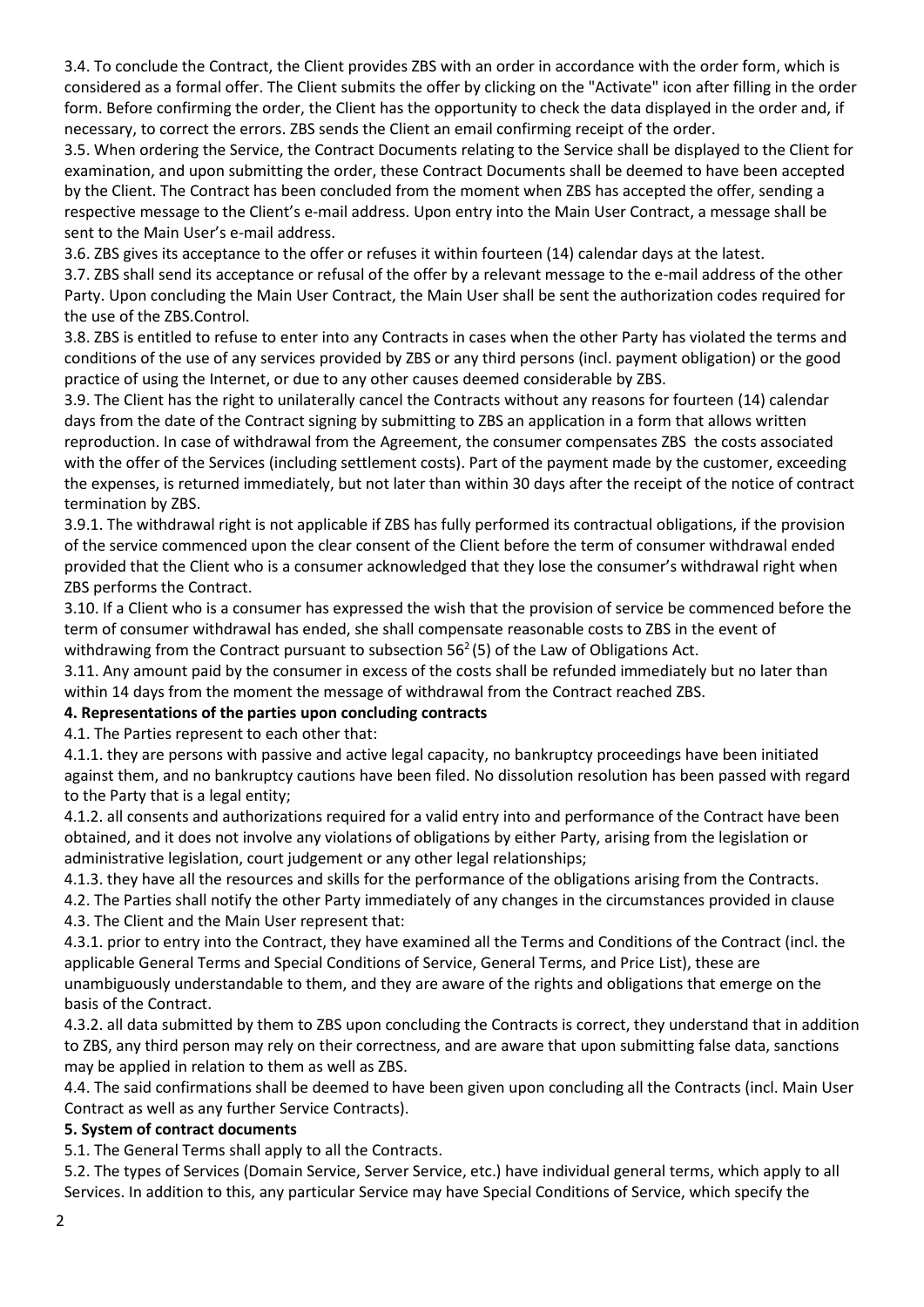differences from the general terms of the respective type of Service. The General Terms and Special Conditions of Service constitute an integral part of the respective Service Contract.

5.3. Any particular Service has its technical parameters (e.g., in case of the Server Service, the volume of the resource ordered), which are determined upon ordering the particular Service and which constitute an integral part of the respective Service Contract.

5.4. The Contract Documents of the contracts entered into by the Client shall be maintained and are available in the ZBS.Control.

5.5. Upon the performance and interpretation of a particular Contract, the Contract Documents shall be considered a whole. In case of any contradiction, the Contract Documents shall have the following priority (in the order of application):

5.5.1. any terms and conditions separately agreed by the Parties;

5.5.2. technical parameters of the Service;

5.5.3. price List;

5.5.4. Special Conditions of Service;

5.5.5. General Terms of Service;

5.5.6. General Terms and Main User Contract.

5.6. By accepting any Contract Document upon concluding any Contract, it shall be deemed that the Party has also accepted the respective Contract Document upon entry into other Contracts to which the respective Contract Document is applicable.

## **6. Provision, amendment and suspension of services**

6.1. ZBS provides Services electronically. Ordering, administration and use of Services requires that the Parties have an Internet connection. ZBS does not provide Internet connection.

6.2. ZBS shall make reasonable and necessary efforts on its part to ensure the reliable operating of the Services; however, failures cannot be completely excluded due to the nature of the Services. The Client shall immediately notify ZBS of any problems that occurred upon using the Service. Thereupon, the Client shall state his name, description of the problem, and any other circumstances regarded important through ZBS.Control.

6.3. ZBS provides user support to its Services in different volumes and forms described in the General Terms and Special Conditions of the particular Service. User support is provided according to the Estonian calendar and time on working days and during work hours (09:30–18:00)

6.4. The Client is entitled to use the Service according to his or her wishes and needs but pursuant to its intended purpose. The Client undertakes to use the Services in accordance with the Contracts, legislation (incl. intellectual property law), good customs and practice.

6.5. ZBS shall not monitor the activities of the Client regarding the use of Services with regard to its compliance with the current law. ZBS is entitled to suspend the provision of Service to the Client in case information is received that the Client violates the rights of any third persons in using the Service. In case of any dispute with regard to the existence of any violations, ZBS is entitled to suspend the provision of Service until the final settlement of the dispute between the Client and such third person.

6.6. The Client undertakes to use the Services in accordance with the technical parameters of the ordered package; and to order a Service / additional resource that satisfies the needs in case of its inadequateness. Upon discovering the non-conformity of the technical parameters (e.g. the volume of the server resource used by the Client exceeds the agreed total volume), ZBS shall propose to the Client to bring the use of Service into conformity with the Contracts (e.g. optimize the database exceeding the ordered server resource) within one (1) week, provided that this is the first case of non-conformity. If the Client does not fulfil the request, additional costs regarding resources exceeding the Contract shall apply to the Client, if such costs are provided in the Price List. In subsequent cases, ZBS shall apply additional costs without giving a term to eliminate the violation.

6.7. ZBS wishes to keep its Services modern and competitive. ZBS is entitled to change the principles of using the Services, incl. any technology and software solutions used for the provision of the Service, by notifying the Client thereof in advance. Inter alia, the respective need may be caused by any amendments to the legislation, technological development, and security issues.

6.8. ZBS has the right to suspend the provision of the Service to the Client in the event that the cash balance on the ZBS.Control personal account is insufficient to automatically renew the Service, oror if the Client is in breach of the Contracts in any other way.

6.9. ZBS is entitled to restrict or suspend the provision of Service if the services of the other clients of ZBS are disturbed to a significant extent due to any circumstances that are beyond its control (e.g., an attack against the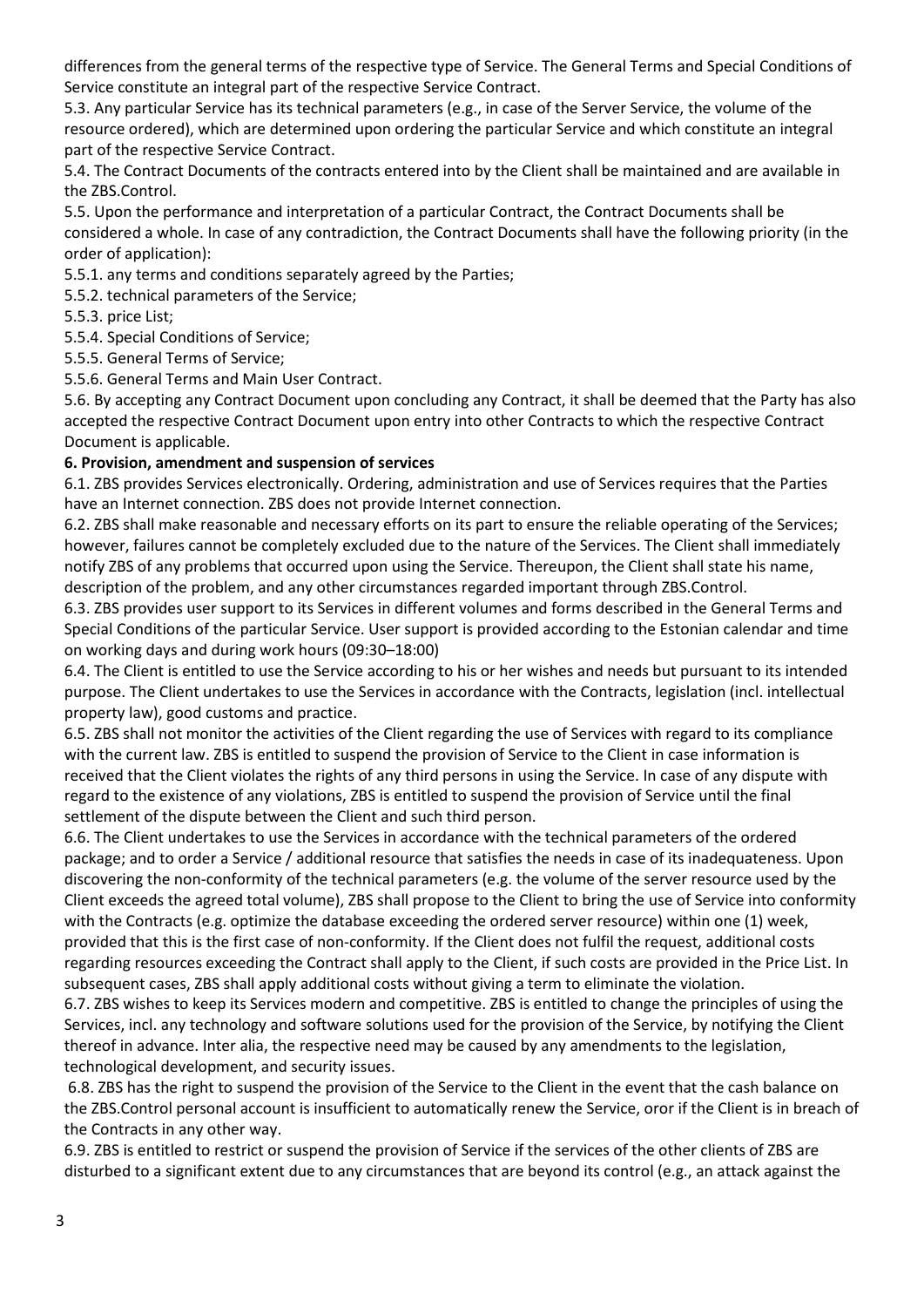Client originating from the Internet), and if the respective impact cannot be reasonably removed by any measures less burdening for the Client.

6.10. ZBS may offer to the Client an option to increase the resource (e.g. used disk space) related to the Service for a fixed term.

6.10.1. Additional resource may be ordered through the ZBS.Control. The Client orders additional resource pursuant its own discretion, and is liable for its suitability and sufficiency for the Client's needs.

6.10.2. The Client pays an additional fee for the additional resource pursuant to the Price List or agreement between the Parties. The Client shall pay for a fixed-term additional resource to the extent of the full ordered period, even if the Client waives to use the additional resource before the expiry of the term.

6.10.3. Upon using the additional resource, the Client is required to guarantee that the respective resource is vacated by the Client upon the expiry of the term. By not fulfilling this obligation, the additional resource agreement becomes indefinite and the Client is required to continue paying for the additional resource.

6.10.4. As of the additional resource agreement becoming indefinite, the fee for the additional resource is calculated by the day, calculating the daily cost by dividing the price of the ZBS -provided additional resource determined for the shortest period with the days within that period.

6.10.5. Upon the additional resource agreement becoming indefinite, the Client must issue an order via the ZBS.Control for its termination. Issuing the order is only possible upon vacating the additional resource. Upon issuing the order, the additional resource agreement terminates immediately and the Client does not have to pay for it as of the next day on.

6.11 In case of the non-compliance of the terms and conditions of the Service Contract, a Client who is a consumer can rely on the legal remedies provided by law.

## **7. Fee for the services. Settlements. Amendments to the price list**

7.1. The Client undertakes to pay for the Services ordered, unless the Service is free of charge. The fees are provided in the Price List.

7.2. The Price List may provide price discounts, incl. to Clients who make advance payments for the Services in the determined amount. In the latter case, the discount applies provided that the Client does not waive the use of the Services paid for in advance before the exhaustion of the advance payment, except if it arises from the violation of the Contract by ZBS.

7.3. The Client's obligation to pay for the Service shall arise upon ordering the respective Service. The obligation to pay the fee shall not depend on whether the Client actually uses the Service or not. The amount of the fee may depend on the volume of the Service consumed.

7.4. The Client undertakes to pay a fee to ZBS for the provided Service pursuant to the Price List available on the website of ZBS ZBS. The payment shall be made in advance payments. Upon termination of the Contract of the initiative of ZBS or due to any violations by ZBS, the Client shall retain the right to recover the fee in the extent by which the prepaid fee covers any time period after the termination of the Service Contract. The costs of refunding the fee (incl. transfer costs) shall be covered by the Client.

7.5. Means of payment have been listed on the web page. If the Client has a sufficient amount of credit at ZBS (advance payment), any amount due by the Client shall be covered with this. In case of settlements by bank transfers, the invoice of the Client shall be deemed to have been paid upon receipt thereof in the bank account of ZBS, in other cases when ZBS has obtained reliable information from any third person service providers through which the payment was made about the receipt of the payment.

7.6. Invoices shall be sent to the Client by e-mail, and they are also available in the ZBS.Control.

7.7. The Client undertakes to immediately notify ZBS if an invoice is incorrect or when the invoice has not reached the Client in usual time, or to obtain the invoice on its own from the ZBS.Control. The fact that an invoice is delayed, lost, etc., shall not release the Client from the obligation to pay for the Service in due time.

7.8. The Client undertakes to pay the fee according to the terms and conditions indicated on the invoice. In case the payment of the invoice is delayed, ZBS is entitled to charge a fine for delay from the Client on any outstanding amount at the rate of 0.1% per day until the complete settlement of the due amount.

7.9. Failures in the provision of the Service shall not release the Client from the obligation to pay for the Service, except in case the Parties have agreed otherwise.

7.10. Collection costs with respect of any overdue amounts shall be covered by the Client.

7.11. ZBS is entitled to change the Price List.

**8. Liability of parties**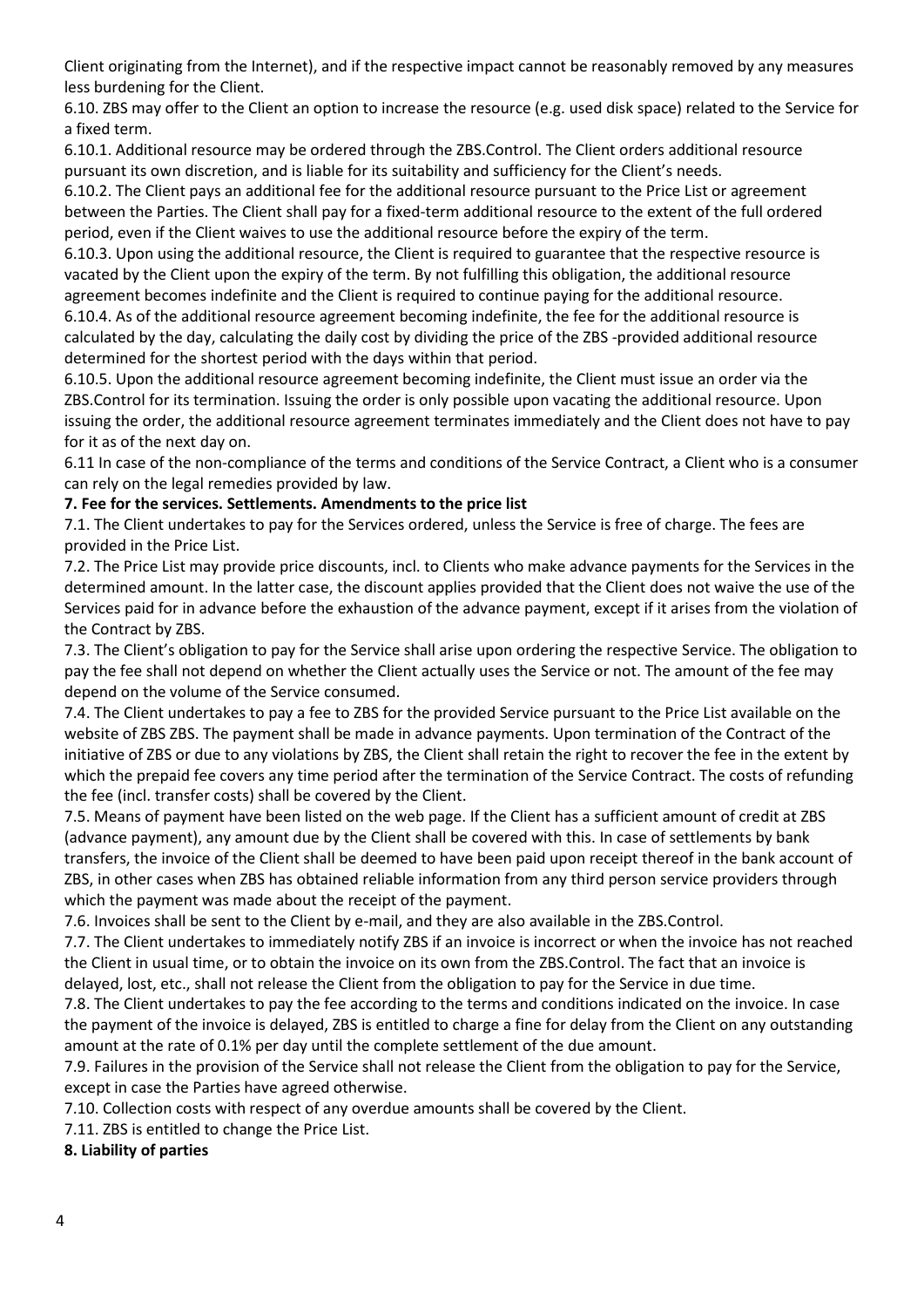8.1. The Party shall be liable for any loss caused to ZBS by violating the Party's obligations arising from the Contracts, incl. for any loss caused by any third person having used the Service or the ZBS.Control instead of the Party.

8.2. In case the claims of third persons are directed to ZBS as a result of any illegal activity of the Party (incl. failure to perform any obligations undertaken to any third person), the Party shall also indemnify ZBS for any loss incurred in connection with this.

8.3. ZBS shall be liable for any direct material damage caused to the Client by any violation of the obligations arising from the Contracts. The prerequisite for the liability of ZBS is the intent or gross negligence of ZBS. The liability of ZBS shall be limited pursuant to the specific Contract, the General Terms and Special Conditions of Service, except when the loss arose as a result of intent or gross negligence.

8.4. ZBS shall not be liable for any loss that arose to the Client in connection with:

8.4.1. power interruptions not dependent of ZBS;

8.4.2. failures of communication lines not controlled by ZBS (incl. those belonging to a data communication provider);

8.4.3. the incorrectness and unlawfulness of information disclosed by the Client by means of the Service to ZBS or third persons, incl. the public;

8.4.4. attacks originating from the Internet;

8.4.5. non-compliance of Service with the needs of the Client.

8.5. Non-performance or improper performance of the obligations arising from the Contract shall not be regarded as a violation of the obligations by the Party, provided this was caused by any circumstances the occurrence of which the Parties did not and could not foresee upon concluding the Contract (Force Majeure). The Party whose performance of contractual obligations is hindered by any Force Majeure circumstances is required to immediately notify the other Party thereof.

8.6. Non-performance or improper performance of any obligations arising from the Contract shall not bring about any liability to the Party, if this is caused by the performance of any obligation unavoidably arising to such Party as a result of the law.

## **9. Personal Data Processing. Privacy**

9.1. ZBS shall treat the personal data related to a Client or Main User who is a natural person equally with the data related to a Client or Main User that is a legal person, and shall process such personal data in compliance with the requirements of Regulation (EU) 2016/679 of the European Parliament and of the Council (the General Data Protection Regulation). The ways of and grounds for the processing of personal data are described in the Privacy [Notice.](https://zbs.cloud/)

9.2. The legal representative of the Client and Main User that is a legal person hereby represents that he or she has the right to transfer the personal data to be submitted to ZBS or accumulated in the course of the entry into and performance of the Contracts, and shall ensure that these data are kept up to date if the representative or contact person changes, as well as in case the natural person connected therewith requests that his or her data be deleted or that the processing be restricted.

9.3. ZBS shall process the personal data of the Client and Main User or their legal representative and contact person without a separate consent in order to perform the Contract and its obligations deriving from laws or based on legitimate interest. Upon prior consent of the person, personal data may be processed also for marketing purposes.

9.4. ZBS will be entitled to engage processors in the processing of personal data if they provide a sufficient security that they shall implement appropriate technical and organizational measures in such manner that the processing of client data shall be in conformity to the requirements set out in the respective laws and that the protection of the rights of data subjects shall be ensured. The list of the processors of ZBS is published on the website under [Processors.](https://zbd.cloud/)

9.4.1. Upon the use of domain services, the transfer of the data of the registrant and/or contact persons to a register or registrar, and in case of a top-level domain, also disclosure of the personal data shall form an inevitable part of the provision of services, deriving from the rules of the respective top-level domain. References to the rules of top-level domains.

9.5. ZBS may transfer or process personal data outside the European Union / European Economic Area, if there is a contract containing the standard clauses conforming to the General Data Protection Regulation, approved codes of conduct, certifications, etc; there is a sufficient level of data protection in place in the state of location of the Recipient in accordance with the decision of the European Commission; the Recipient has been certified under the data protection framework Privacy Shield.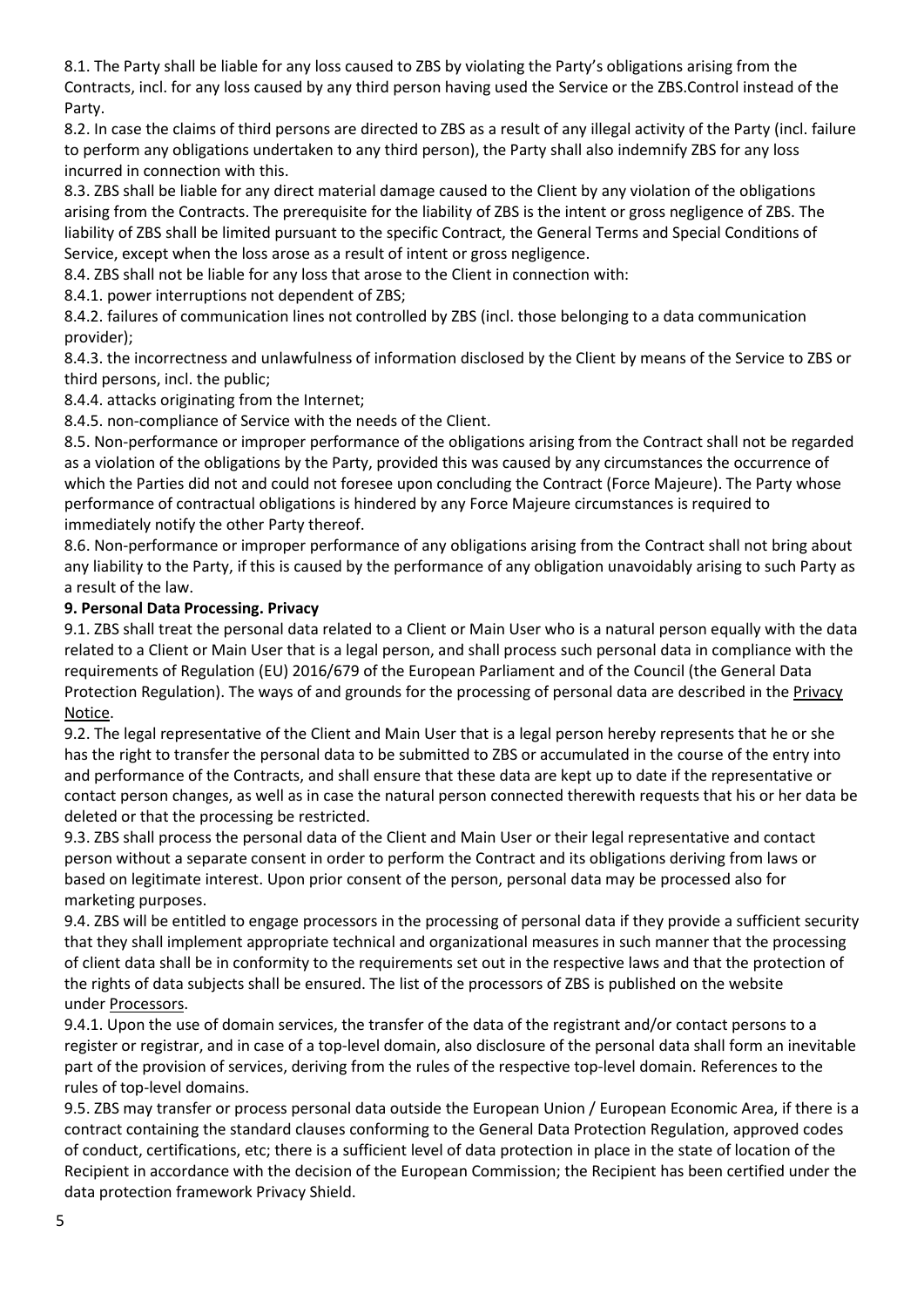## **10. Confidentiality. Client's Information assets. Contract with the controller and processor**

10.1. The Parties shall keep confidential any information related to the other Party, including any business secrets that have become known to them in relation to the entry into and performance of the Contracts, the disclosure whereof to the public or to third parties may damage the other Party in any way, except the information which is meant to be made public or is general knowledge, or which for any other reason cannot be confidential due to its nature.

10.2. The confidentiality obligation shall remain in force for an unspecified term also after the expiry of the Contract.

10.3. The Client is the responsible owner of the Client's information assets (files, databases, e-mails, etc) stored and processed in the infrastructure of ZBS. The security level of the Client's information assets is confidential, and the access of ZBS's employees to the information shall be permitted only upon performance of the work duties based on the written order of the Client, or for the purpose of ensuring the availability, integrity and security of the service.

10.4. ZBS has no basis for knowing whether a Client's information assets contain any personal data, and therefore ZBS shall treat all information assets as potentially containing personal data and the Main User Contract as a written contract between the Client as the controller and ZBS as the processor within the meaning of Article 28 of Regulation (EU) 2016/679 of the European Parliament and of the Council (the General Data Protection Regulation).

10.5. ZBS shall assist the Client in performing the due diligence obligation in choosing the processor, and shall publish its principles for information security management system on its website, and shall clearly determine the limits of liability of ZBS and the Client for every service. The participation of the Client as the controller of personal data in the audit processes and the implementation of any security measures not described in the general terms and conditions or special terms and conditions of the Service shall take place upon an agreement between the Parties, and ZBS will be entitled to charge an additional fee for these activities.

10.6. As a rule, ZBS shall provide the server services within the European Union / European Economic Area, and shall, upon the ordering of a service, enable the Client to choose the suitable availability zone. Transfer of services to another availability zone under a different jurisdiction than the chosen one shall take place only on the basis of a written order of the Client.

10.7. ZBS shall immediately inform the Client if he ascertains or suspects with a good reason that the security requirements have been violated in relation to the information assets of the Client, and this causes accidental or illegal destruction, loss, modification or unauthorized disclosure of or access to these information assets. 10.8. ZBS shall inform the Client immediately if ZBS receives an inquiry or request for the conduct of an investigation or audit from a competent authority, save in case such informing is prohibited by law.

## **11. Messages. Contact data**

11.1. All messages between the Parties having legal consequences must be in a format which can be reproduced in writing and they shall be deemed to have been delivered to the other Party when one (1) working day has passed from the sending thereof to the other Party. Messages intended for the Client shall also be sent to the Main User authorised for the technical administration of the Service, if such Main User exists.

11.2. The contact data of ZBS has been provided on the web page of ZBS (zbs.cloud). Contact data forwarded to ZBS by a Party is published in the ZBS.Control. In case the contact data of the Party (name, address, telephone, email address, etc.) is changed, the Party undertakes to immediately notify ZBS thereof in a format which can be reproduced in writing. The Party may make the respective changes in the ZBS.Control on its own and shall thereupon be deemed to have fulfilled the notification obligation.

## **12. Term, amendment and termination of contract**

12.1. ZBS may offer to conclude Contracts with or without a term. The Main User Agreement shall be entered into without a term.

12.2. If the Contract is entered into without a term, a requirement of minimal duration shall not be applied to it, except if provided otherwise by the applicable Contract Documents of a particular Service. In the case of a fixedterm Contract, the Contract shall expire upon the expiry of the term.

12.3. ZBS is entitled to amend all the Contract Documents by notifying the Clients concerned at least thirty (30) calendar days in advance (the term is not applied to Price List amendments). ZBS shall exercise the right to amend the Contract Documents primarily when such need arises from any amendments to the legislation (incl. amendment to the balance of contractual obligations), judicial practice, development of technology and economy, technological or organizational reorganizations in the operation of ZBS.